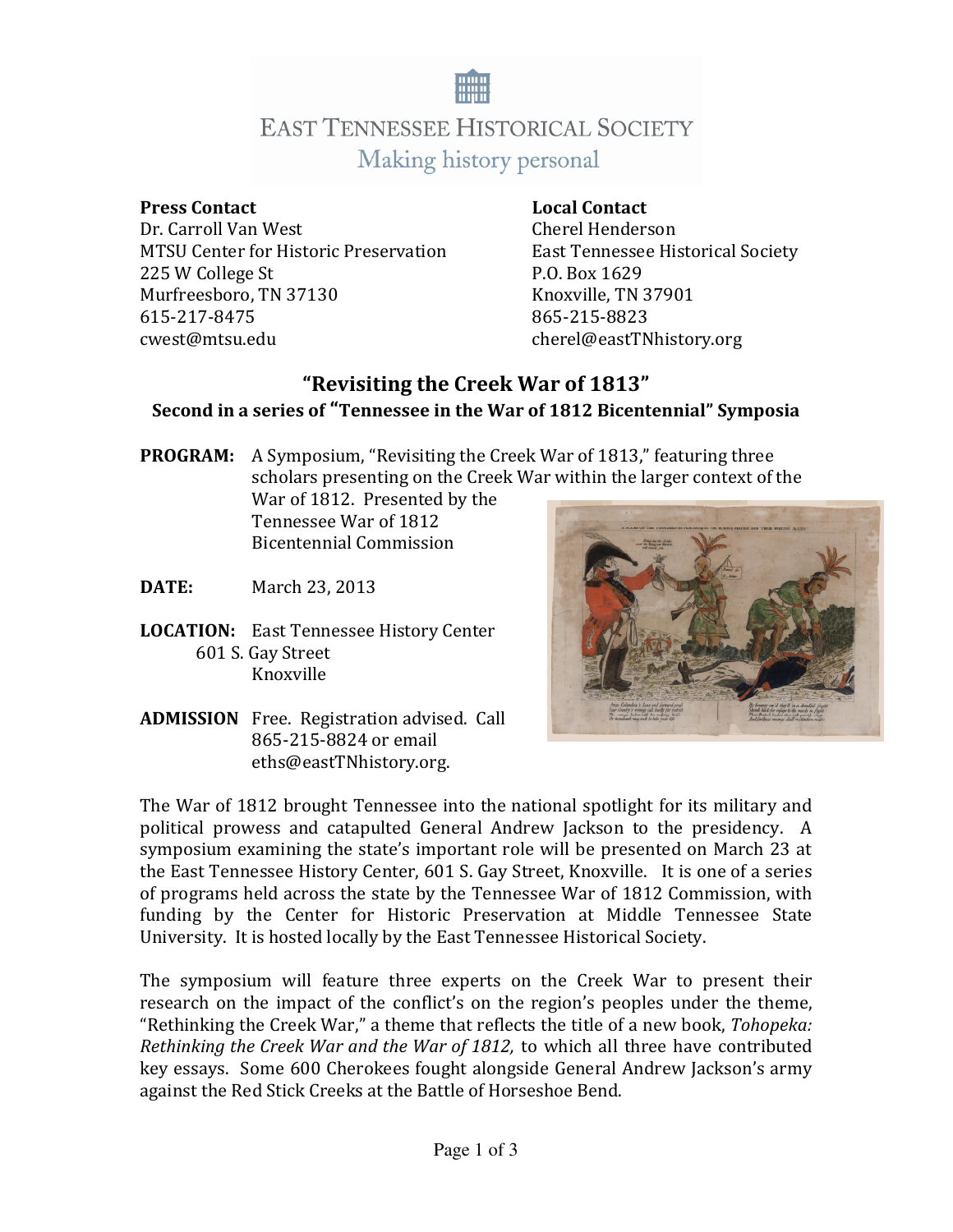# **EAST TENNESSEE HISTORICAL SOCIETY** Making history personal

"**Revisiting the Creek War of 1813" Symposium,** 9 a.m.-12:15 p.m. at the East Tennessee History Center, 601 S. Gay Street, Knoxville. The conference is free and open to the public, but registration is advised. To register 865-215-8824 or email eths@eastTNhistory.org.

### **Speakers and topics:**

| $9:00-9:30$ a.m.         | Registration                                                                                                      |
|--------------------------|-------------------------------------------------------------------------------------------------------------------|
| $9:30-10:15$ a.m.        | "The Cherokees in the Creek War"<br>Dr. Susan Abram, West Carolina University                                     |
| $10:15-11$ a.m.          | "Tennessee and the Creek War"<br>Dr. Tom Kanon, Tennessee State Library and Archives                              |
| 11-11:45 a.m.            | "Rethinking the Significance of the Creek War within the<br>War of 1812"<br>Dr. Kathryn Braund, Auburn University |
| 11:45 a.m. $-12:15$ p.m. | Roundtable Discussion<br>Moderated by Dr. Carroll Van West of the MTSU Center<br>for Historic Preservation        |
| $1:00$ p.m.              | Discounted admission at several War of 1812-related<br>historic sites in and near Knoxville                       |

The Knoxville programs are headquartered at the East Tennessee History Center, 601 S. Gay Street.

- March 22, 2013 from 9 a.m. to 3 p.m.--**War of 1812 Teachers Workshop,** presented by Tennessee Teaching with Primary Sources across East Tennessee and the East Tennessee Historical Society, 601 S. Gay Street, Knoxville. To register, contact: Kira.Duke@mtsu.edu.
- March 23, 2013, 9 a.m.-5 p.m. **Exhibition** *Becoming the Volunteer State: Tennessee in the War of 1812,* a traveling exhibit from the Tennessee State Museum, on view at the Museum of East Tennessee History through May 19, 2013. The exhibition's statewide tour is supported in part by a grant from Humanities Tennessee, an independent affiliate of the National Endowment for the Humanities.